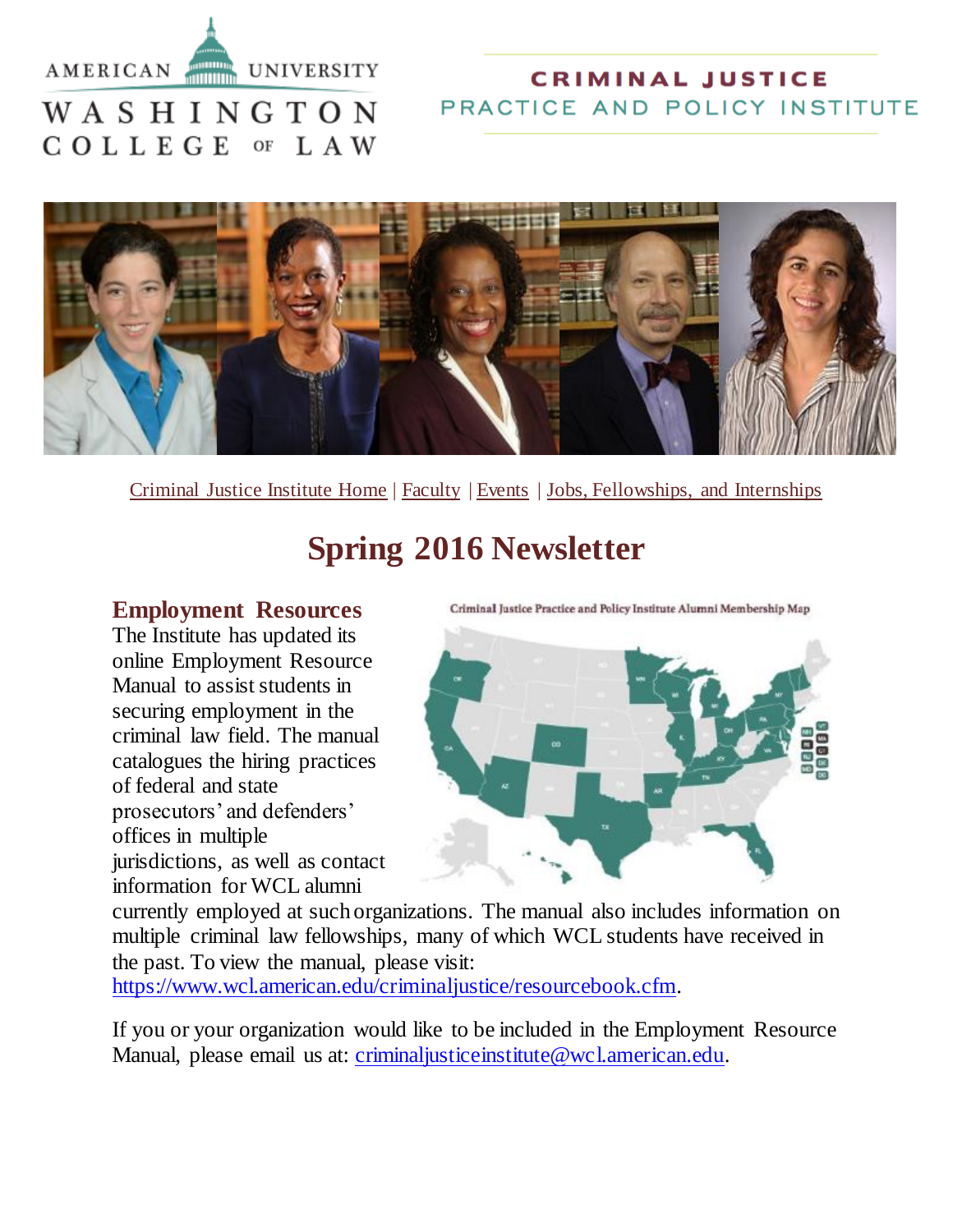The Institute's website, accessible to Institute members, also features an alumni map that links viewers to WCL alumni working in criminal law positions around the country. To view the map, please visit:

[https://www.wcl.american.edu/criminaljustice/alumni/map/index.cfm.](https://www.wcl.american.edu/criminaljustice/alumni/map/index.cfm)

#### **Fall 2015 Events**

Throughout the past year, the Criminal Justice Practice and Policy Institute has either sponsored or co-sponsored events to prepare students to practice criminal law, or programs that address critical areas of criminal justice reform. The Institute hosted numerous events (listed below) designed to provide career counseling advice, enable students to meet potential employers, and engage the community in a range of substantive criminal law-related discussions.

#### *Career Counseling Event*

On September 30, 2015, the Institute held its third annual Career Counseling Event for WCL students interested in pursuing criminal law careers. This event was intended, in part, to help students prepare for the Criminal Law Externship Fair. WCL faculty and alumni met with students one-on-one to discuss the students' resumes and career objectives. Alum Marco Palmieri (WCL '07), with the U.S. Attorney's Office for D.C.; Dani Jahn, with the Federal Public Defender's Office; and Brittany Keil, with the Office of the Attorney General for D.C., volunteered their time and advice. More than 30 students attended the event.

#### *Criminal Law Externship Fair*

The Institute, in conjunction with the WCL Externship Office, held the annual Criminal Law Externship Fair in October. The Fair was open to upper-level students with a demonstrated commitment to criminal law. Nearly 20 employers from the D.C. metro area attended the event, including private criminal defense



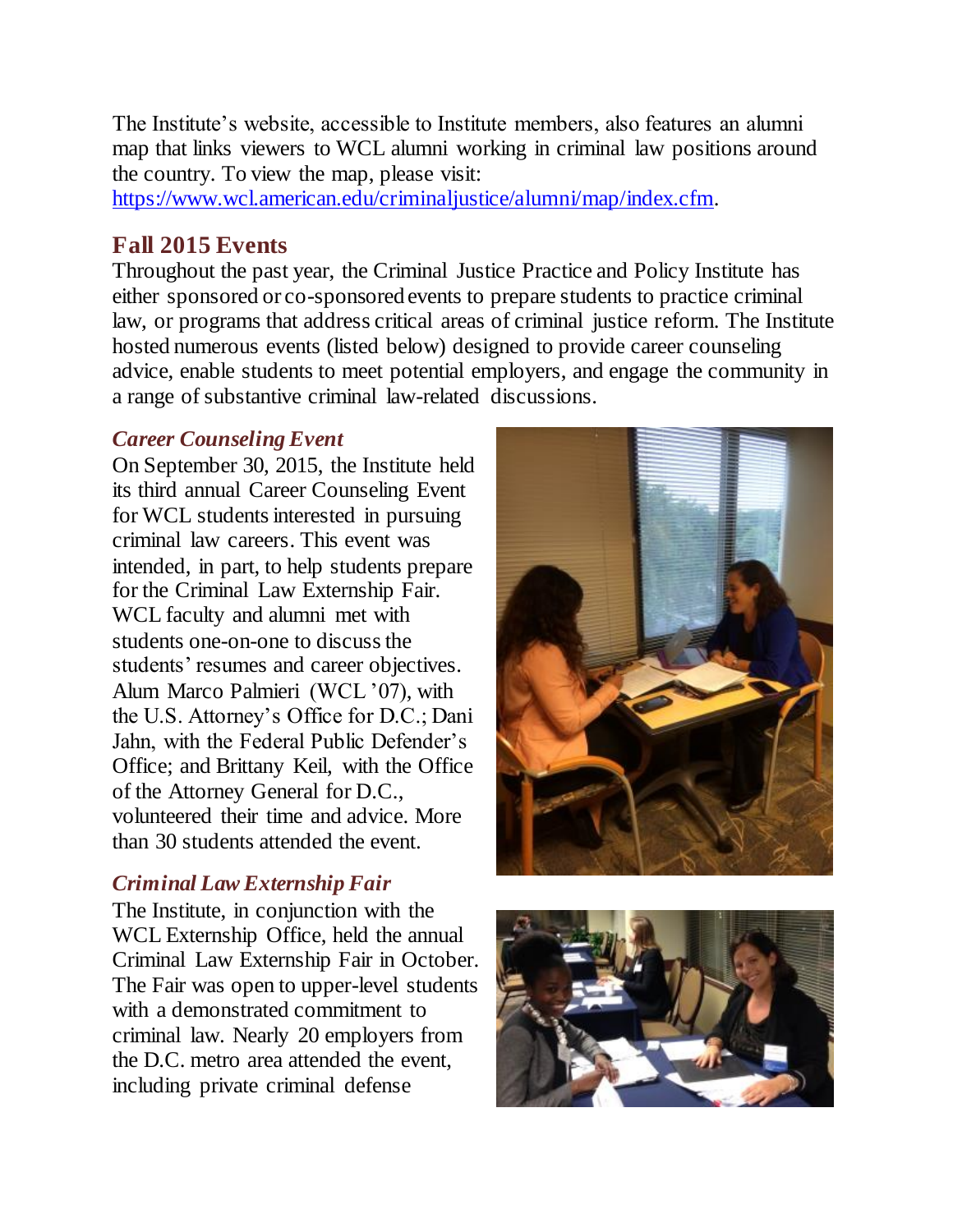attorneys, federal and state prosecutors' and defenders' offices, and government agencies. Many students secured externship positions for the academic school year and the summer of 2016.





*Careers in White Collar Criminal Law*



On September 3, 2015, the Institute cohosted a panel discussion and networking session about careers in white collar criminal law. The event featured several distinguished white collar criminal practitioners, almost all of whom were WCL graduates, including representatives from the U.S. Department of Justice, Wise & Donahue, Akin Gump, Rosenberg Martin Greenberg, and the Senate Homeland Security & Governmental Affairs

Committee. The panel discussion was moderated by Professor Amy Tenney and the panelists shared stories about their career paths and provided advice to the attendees about positioning themselves to obtain white collar criminal law positions after graduation. Following the discussion, the 50 student attendees participated in the opportunity to network with the practitioners.

#### *Careers in Prosecution*

On October 21, 2015, the Institute hosted a career panel, moderated by Professor Angela Davis, entitled "So You Want to Be a Prosecutor."Four current and former prosecutors, all WCL alum, gave advice and answered student questions: Jamie Boston (WCL '00), former prosecutor with the Judge Advocate's Corps; Gabriel Carrera (WCL '12), Montgomery County State's Attorney's Office; Cathryn Evans (WCL '99), Commonwealth's Attorney's Office, Alexandria, Virginia; and Roger Kemp (WCL '86), U.S. Attorney's Office for the District of Columbia.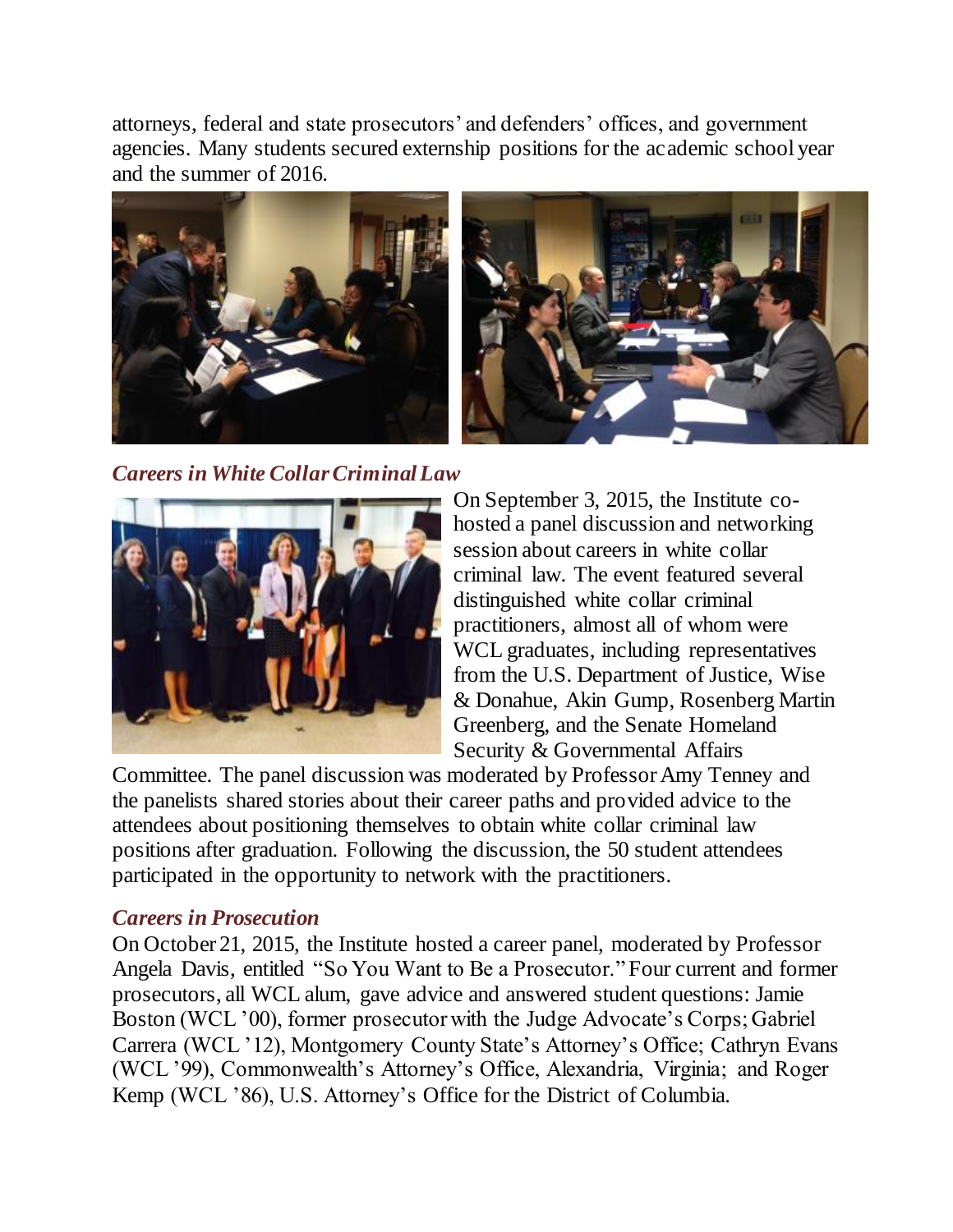#### *Careers in Public Defense*

On November 5, 2015, the Institute sponsored a companion panel, moderated by Professor Jenny Roberts, titled "So You Want to be a Public Defender?" WCL Alumni Anne Keith Walton (WCL '08), assigned and private counsel in D.C., and Craig Hickein (WCL '07), Supervising Attorney, Trial Division, Public Defender Service of D.C., were joined by Bonnie Hoffman, Deputy Public Defender for for Loudon County, Virginia, and Johanna Leschner, Director of Recruitment, Maryland Office of the Public Defender (and WCL adjunct professor). The panel was well-attended by a number of 2Ls and 3Ls interested in public defender work.

#### *International Law and National Security*

In May 2016, Professors Jennifer Daskal and Susana SáCouto co-hosted an international law and national security lunch featuring five recent alumni working in the field. The alumni shared substantive information about their work, details about how they ended up in their positions, and general career advice to a packed room of 50 students. Panelists included Hunter Deeley (WCL '15), Attorney, National Security Division, Department of Justice; Ross Schulman (WCL '10), Senior Counsel, Open Technology Institute, New America Foundation; Christie Edwards (WCL '10), Director of International Humanitarian Law, American Red Cross; Rahma Hussein (WCL '15), Legal Fellow, Robert F. Kennedy Center for Justice & Human Rights; and Merve Stolzman (WCL '15), Legal Fellow in International Humanitarian Law, American Red Cross.

In addition to the Institute's programs designed to prepare the student to practice, the Institute also sponsored or co-sponsored programs that took a critical look at the problems in the criminal justice system.

#### *Amanda Knox Event(Co-Sponsored with the Italian-AmericanLaw Students Association)*

The Institute co-sponsored a program with the Italian-American Law Student Association on September 16, 2015, entitled "Amanda Knox: A Comparative Criminal Law and Criminal Procedure Panel Discussion." Amanda Knox's defense attorney, Carlo Dalla Vedova, provided an overview of the trial, and Professors Angela Davis and Cynthia



Jones explained the differences and similarities between the Italian and American criminal justice systems.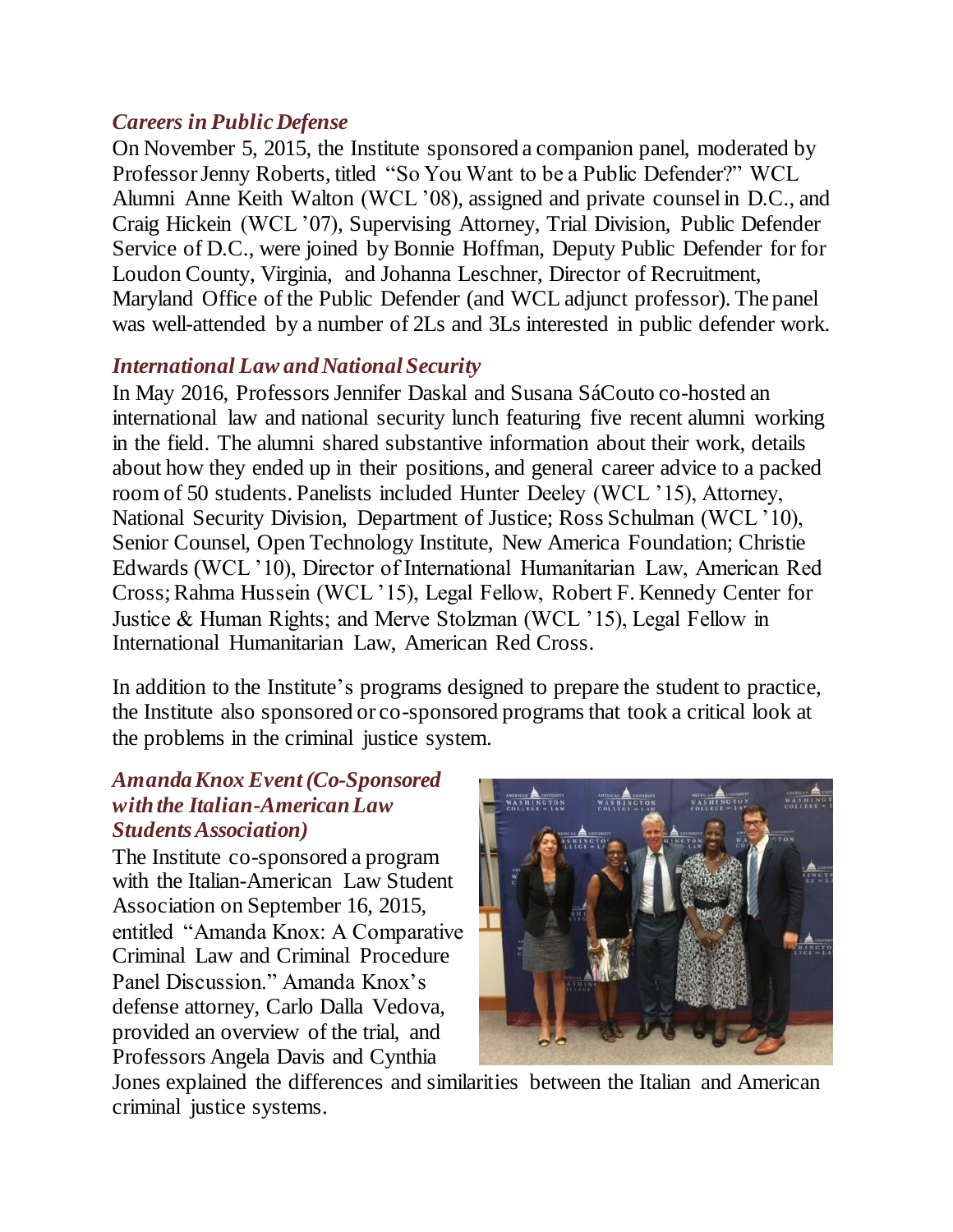#### *Bail Reform and the Race to Incarcerate: The Kalief Browder Case*

The Institute joined with the *Journal of Gender, Social Policy, & the Law* to host "Bail Reform and the Race to Incarcerate: The Kalief Browder Case." This program told the tragic story of a young African American man arrested for a



minor offense and held in pretrial detention at Riker's Island for three years. After his release, Kalief Browder committed suicide. The lawyer for Browder's estate, Paul Prestia, gave a moving presentation on the case and Professor Jones discussed the challenges to reforming bail practices in America.

#### *Roundtable Discussion on Racial and Ethnic Disparities in Bail and Pretrial Detention*

With a grant from the Public Welfare Foundation, the Institute held a "Roundtable Discussion on Racial and Ethnic Disparities in Bail and Pretrial Detention." The event brought together national civil rights leaders and bail reform advocates to



discuss ways the two groups might collaborate on reforming bail practices that have a disparate negative impact on communities of color. Vanita Gupta, head of the Department of Justice's Civil Rights Division, was the keynote speaker, and attendees included legendary civil rights leader Wade Henderson, of the Leadership Conference on Civil and Human Rights, as well as representatives from Latino Justice PRLDEF, the ACLU Criminal Reform Project, the NAACP Legal Defense Fund, the National Lawyer's Committee for Civil Rights Under Law, the Brennan Center, the Baltimore NAACP Criminal Justice Committee, Color of Change, the Pretrial Justice Institute, the National Association of Pretrial Services Agencies, the D.C. Pretrial Services Agency, Drug Policy Alliance of New Jersey, and Equal Justice Under Law.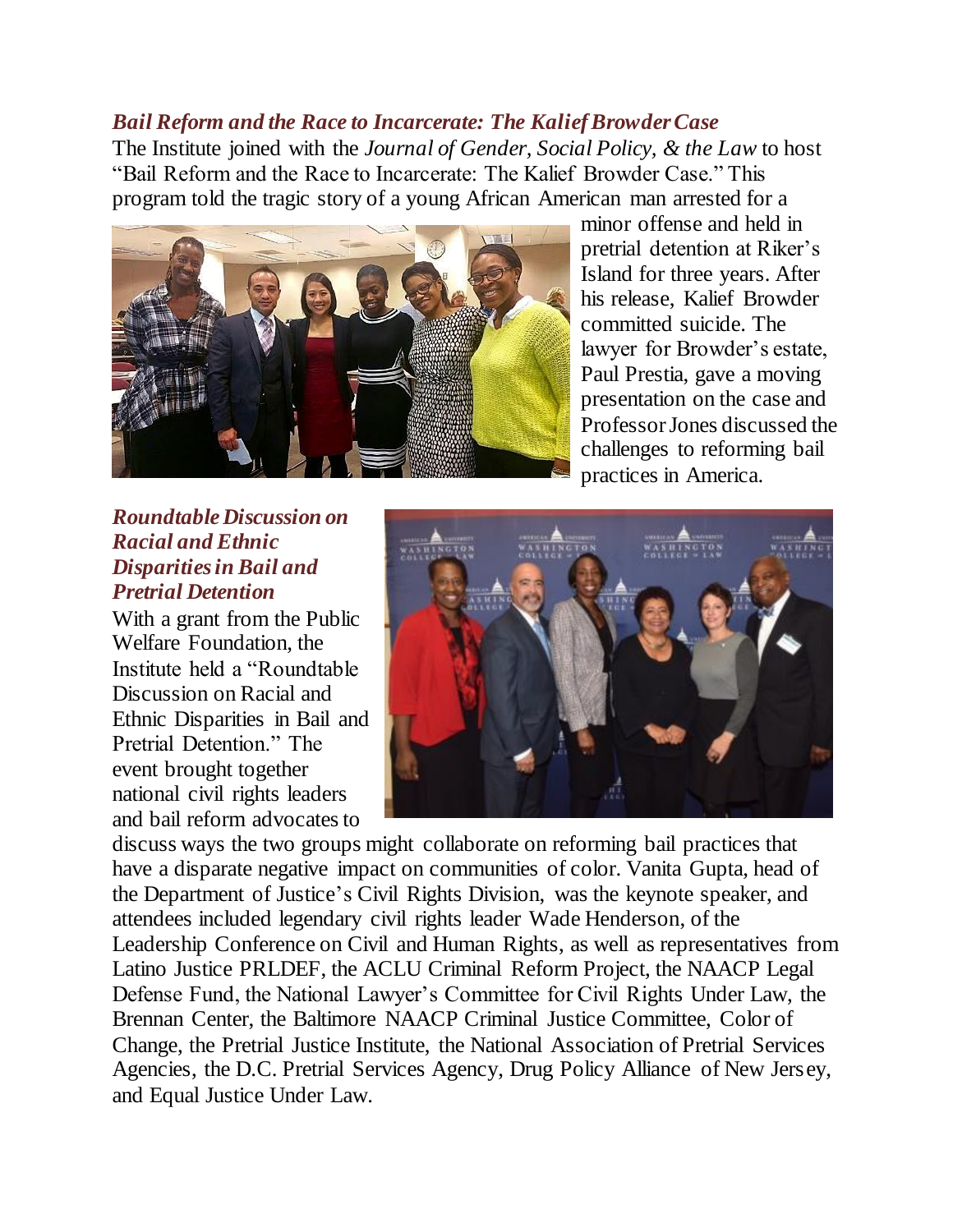*Fixing Our Broken Criminal Justice System Panel – Ribbon Cutting Ceremony* The Institute hosted a discussion at the Tenley Campus' Ribbon Cutting Ceremony on February 13, 2016, entitled "Fixing Our Broken Criminal Justice System." Professors Davis and Jones participated in a discussion with WCL alumni Leila Jade Levi (WCL '10) and Brittany Gail Thomas (WCL '12) about how prosecutor's decision to file criminal charges and the judge's decision to subject a



defendant to pretrial detention can result in unjust outcomes. The panel also highlighted several reforms that can bring about meaningful improvements to the criminal justice system.

#### **Criminal Law Practitioner**

Over the last year, the student editors of the *Criminal Law Practitioner*, supervised by Professor Ira Robbins, published three issues containing more than fifteen articles  $-$  by practitioners, professors, and students – on topics such as aggregate sentencing, women's prison gangs, the right to mandamus in military courts-martial, campus sexual assault investigations, and the collateral consequences of criminal convictions. The *Practitioner* also unveiled a new website which has already attracted many new subscribers. (Please visit [http://www.crimlawpractitioner.com.\)](http://www.crimlawpractitioner.com/) The completely redesigned site features online versions of every *Practitioner* issue, as well



as staffer blog posts and summaries of recent criminal law decisions from the U.S. Supreme Court. The incoming Editor-in-Chief of the *Practitioner's* Volume IV is Kieley Sutton (3L).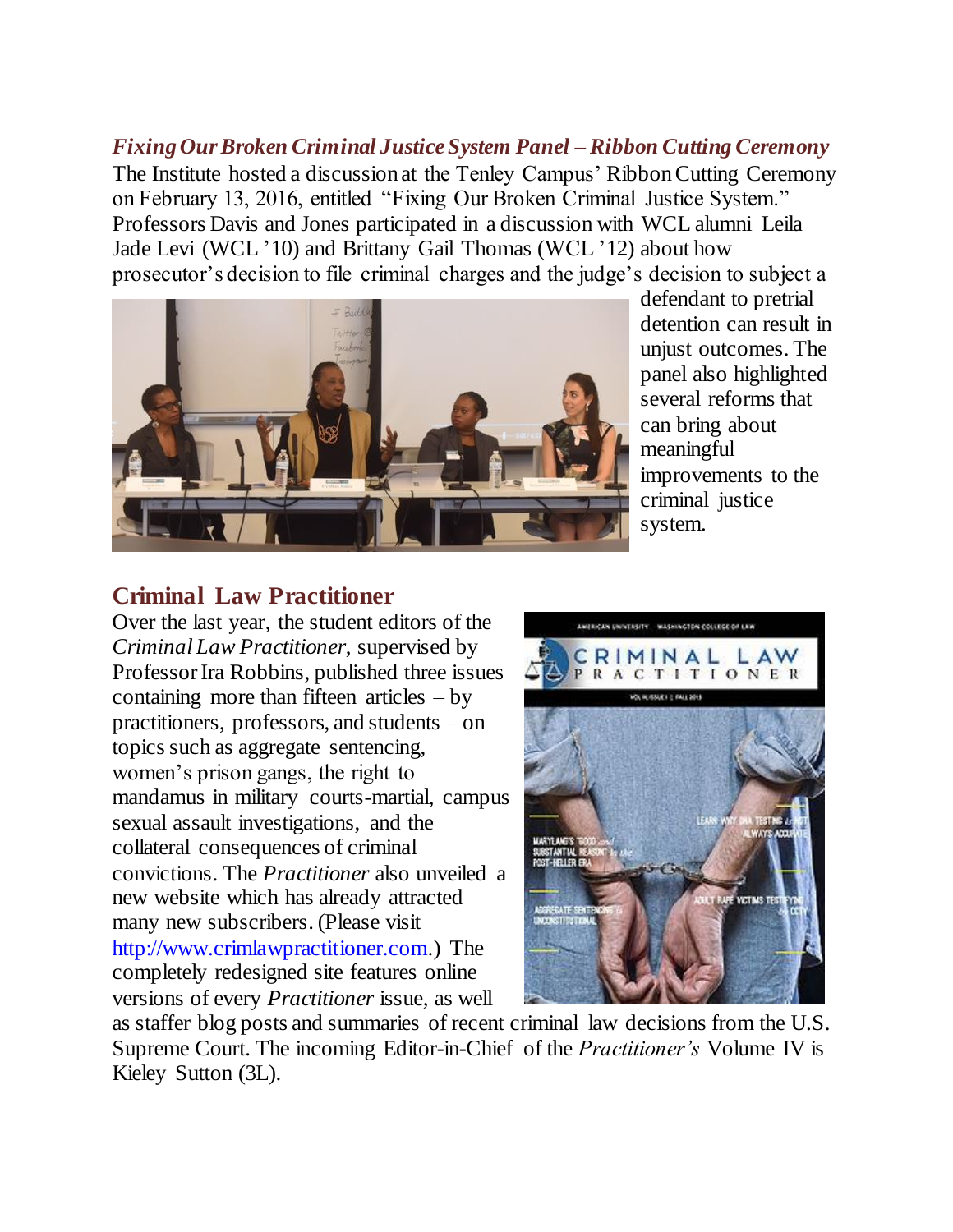## **Criminal Justice Clinic**

In the 2015-2016 school year, the WCL [Criminal Justice Clinic's](https://www.wcl.american.edu/clinical/criminal.cfm) defense semester continued its long-standing representation of juveniles and adults in the juvenile and district courts of Montgomery County, Maryland. Clinic students, admitted under Maryland's student practice rule, handled a number of cases from the first client interview through investigation, counseling, and negotiation to trial, nolle prosequi, or guilty pleas. Students also counseled and assisted clients on collateral matters related to criminal cases, such as immigration, housing, and employment, and filed a number of petitions to expunge criminal records.

In the Clinic's prosecution semester, students worked 1-2 days a week in various Maryland State's Attorneys' offices. The students were directly supervised by and assisted prosecutors and often handled their own cases on the docket. The weekly prosecution clinic seminar focuses on trial advocacy and issues related to prosecutorial ethics and systemic pressures on prosecutors.

#### **Alumni Job Placements**

As in past years, WCL students interested in practicing criminal law have been placed in a wide range of criminal law jobs. While most have chosen to launch their careers with state-level or federal court clerkships in the D.C. metro area, 2016 WCL graduates will also be placed in offices across the country, including the Brooklyn Defender's Office in New York, the Salerno County Public Defender, and the Riverside County District Attorney in California.



# **From Clerkships to Crim Jobs**

*Gabrielle Best Husband (The Hon. Judge Yvonne Williams, D.C. Superior Court)*

"My interest in criminal law evolved and heightened as I pursued my J.D. I started law school thinking that I would practice employment law, but after Professor Davis' criminal law class, I began to develop a fondness for criminal law. A summer spent as a judicial intern in the chambers of the Honorable Reggie B. Walton facilitated first-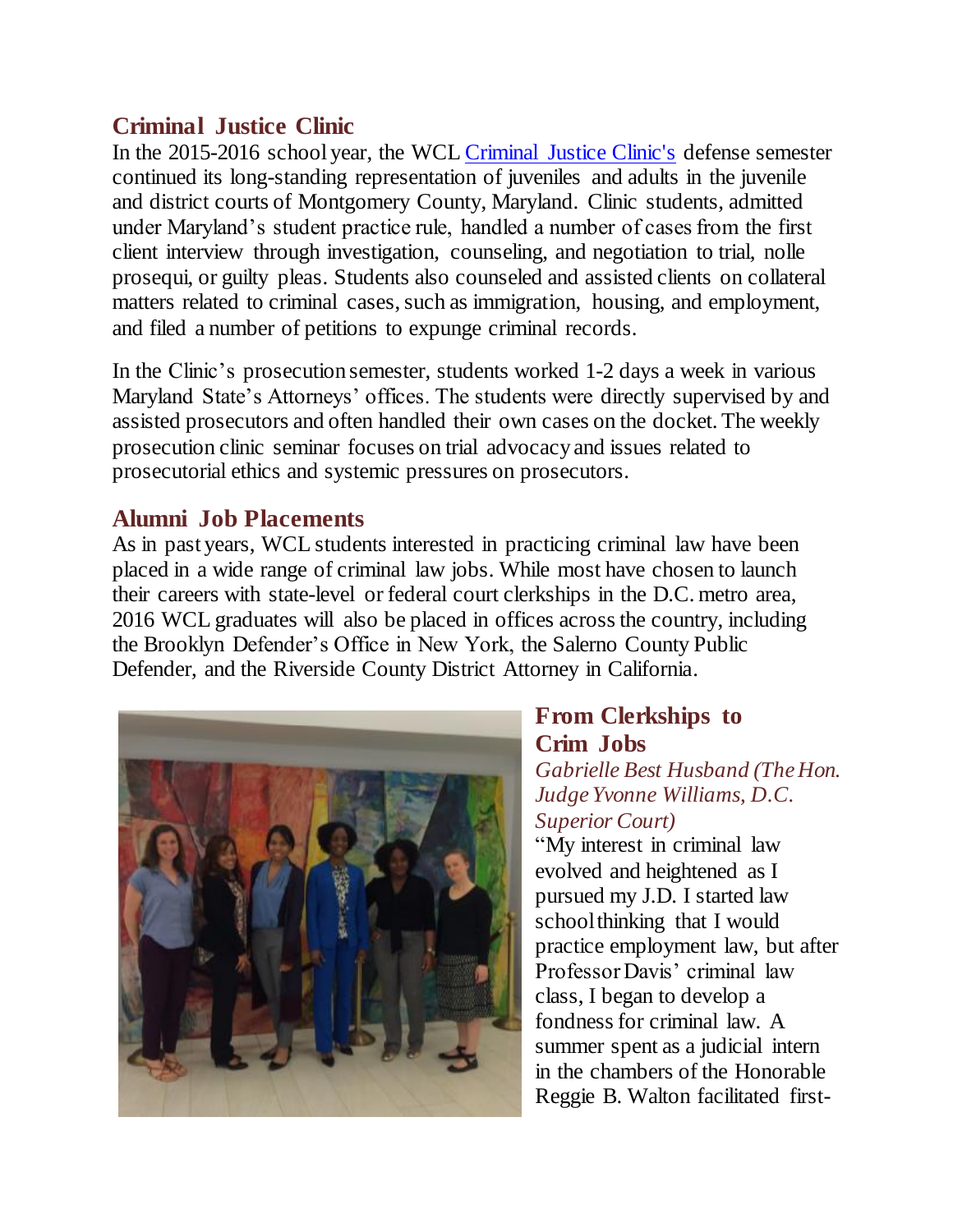hand observation of the work of defense attorneys, prosecutors, and public defenders. The close-up view it provided of the difficult decisions judges must often make heightened my awareness of criminal defense. My subsequent participation in the D.C. Public Defender Service's Criminal Trial Practice Institute allowed me to further examine from a desirable vantage point both the criminal system and criminal defense and reinforced my desire to involve myself actively in the pursuit of criminal law. Finally, and most recently, my experience as a student attorney in the Domestic Violence Clinic also reinforced my desire to pursue criminal defense. Exploring domestic violence and its intersection with family and criminal law, I better understand the importance of considering the intersectionality of race, economic status, and people's cultural norms and beliefs when providing quality legal representation. I have an ardent desire to leverage this philosophy of understanding intersectionality and continue to advocate and understand this philosophy."

#### *Stephanie Poucher (The Hon. Carl E. Stewart, Chief Judge, U.S. Court of Appeals for the Fifth Circuit)*

"For far too many of our children, school is a pathway to prison. Children with emotional disturbances are suspended, expelled, and removed, never having received the educational and social services necessary for their success. Schools are understaffed, underfunded, and in some instances, mismanaged. It is my goal to improve the lives and life projections of underprivileged youths by working within the education system and collaborating with schools and underserved communities. It is my belief that this change begins with compassionate and competent legal representation should a student become involved with the juvenile justice system. In this way, public defenders and student advocates can work together to put an end to the School-to-Prison Pipeline."

#### *Colin Stanton (Senior Judges, D.C. Court of Appeals)*

"My favorite experience while attending school was my DOJ internships. I would love to get back with either civil or criminal appellate. At WCL, as weird as this sounds, my favorite experience was taking Fed Courts. I really enjoyed the subject and being mentally pushed."

*Makia Weaver (The Hon. Judge Anna Blackburne-Rigsby, D.C. Court of Appeals)* "My interest in criminal defense work is closely tied to my childhood. My father was in and out of the criminal justice system when I was younger, and seeing his experiences stirred up a passion within me to advocate for persons accused of crime. I am a strong believer that a person's finances should not determine the quality of representation that he or she receives."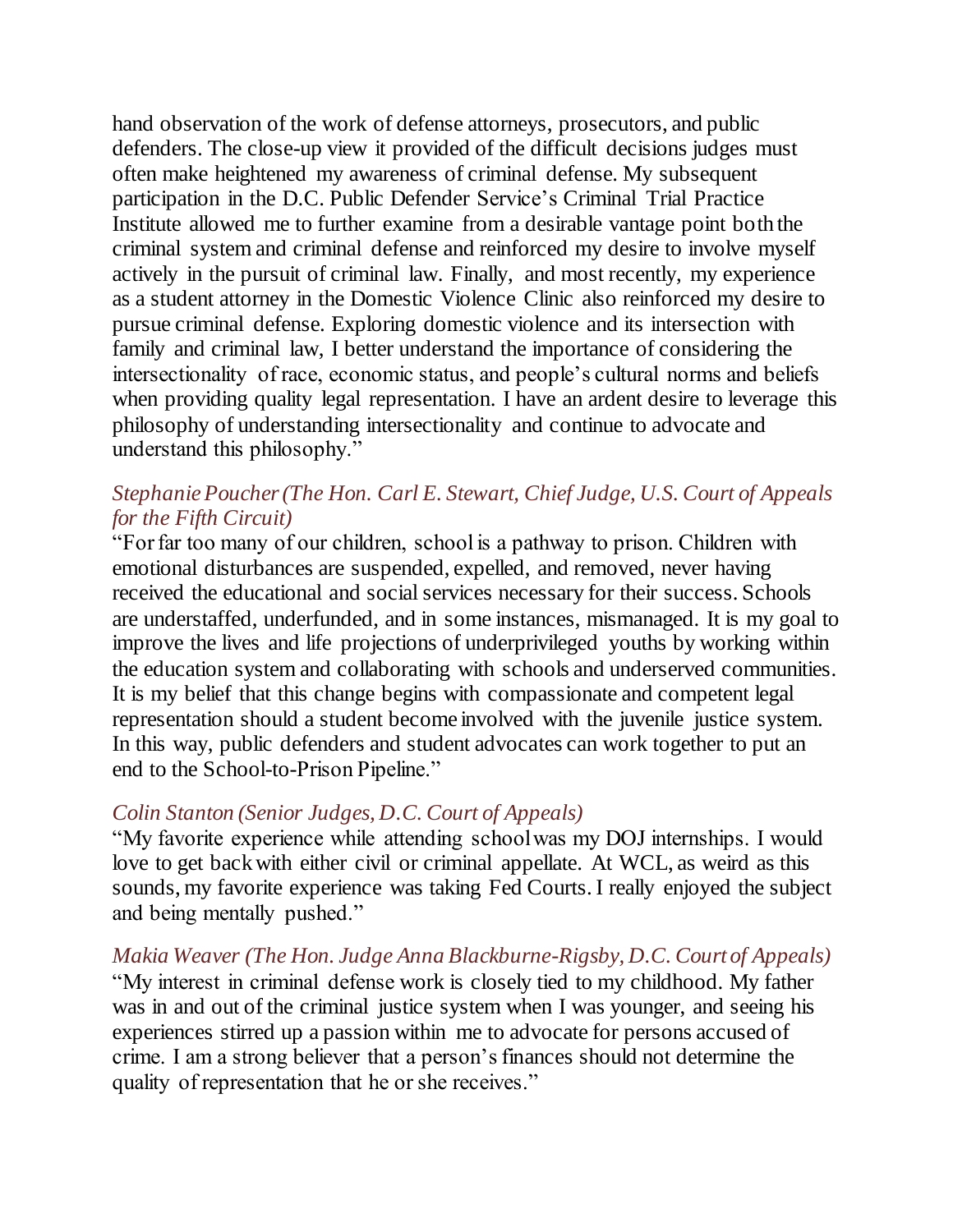*Christin Mitchell (The Hon. Judge David S. Schell, Fairfax County Circuit Court)* "Professor Angela Davis sparked my interest in criminal law. 1L classes aren't always the easiest or the most exciting, but Professor Davis's class was amazing. I enjoyed all of the cases we read and the debates we had in class. I realized that criminal law was a field of law that truly affected people and the community as a whole. From that semester, I was hooked."

## **Professor Cynthia Jones Scholarship Recipients – Annie Berry (2015) and Andrea Flynn Schneider (2016)**



Professor Jones and Dean Grossman congratulate Annie Berry, the 2015 recipient of the Professor Cynthia E. Jones Scholarship created by Michael and Pamela Deese.



Andrea Flynn Schneider, the 2016 recipient of the Professor Cynthia E. Jones Scholarship for aspiring public defenders, is congratulated by Professor Jones and the donors who funded the award, Michael and Pamela Deese.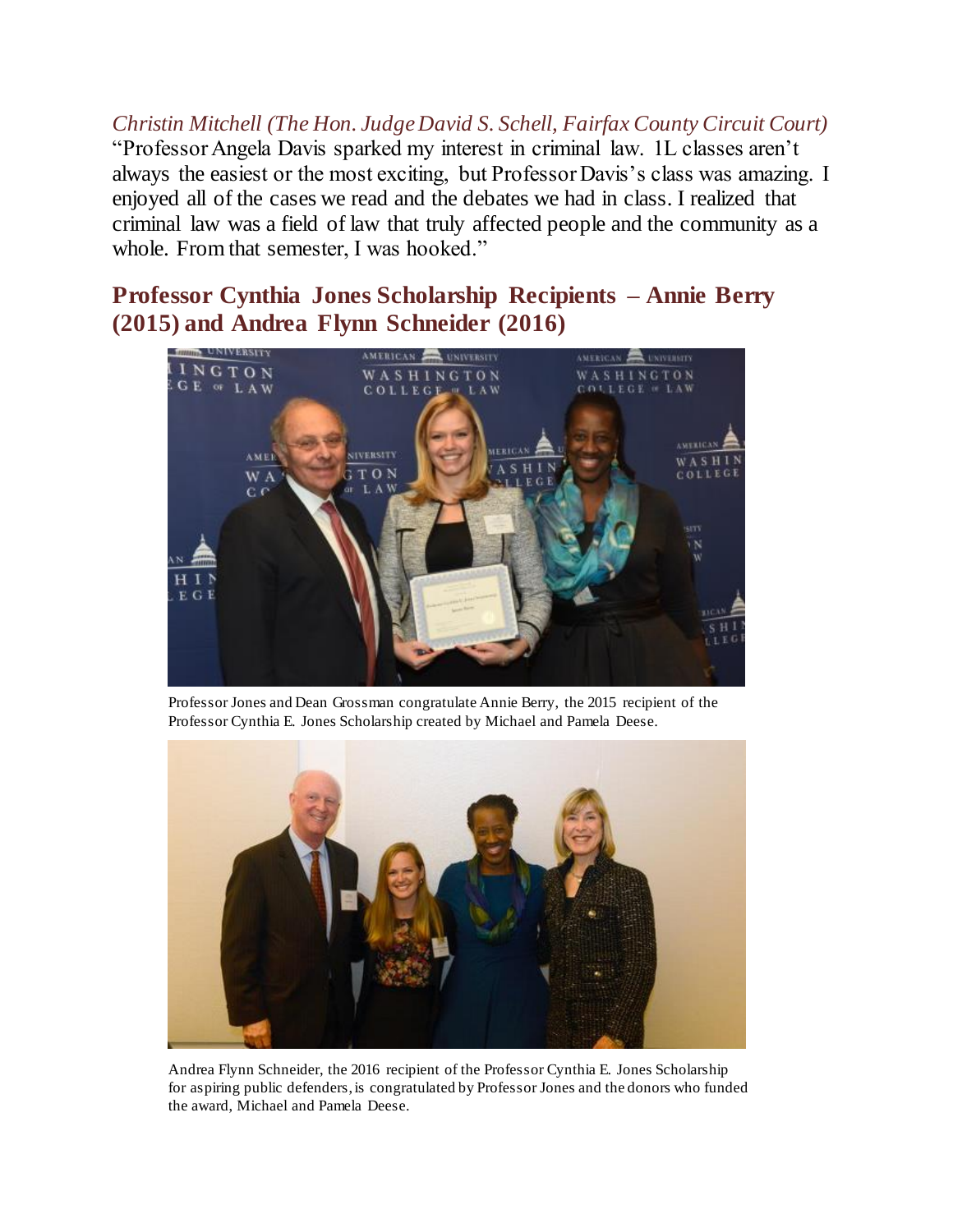#### **Mock Trial Honor Society**

WCL was invited for the first time to participate in the prestigious ABA National Criminal Justice Mock Trial Competition in Chicago, Illinois. In our first appearance, we advanced to the Quarterfinals! The team was comprised of Brian Gauthier (2L), Christin Mitchell (4L), Olivia Watkins (2L), and David Weissman (2L). The team was coached by ProfessorElizabeth Boals, Associate Director, Weinstein Trial Advocacy Program, and Yuki Haraguchi (WCL '13).

#### **Moot Court Honor Society**

The WCL Moot Court Team of Melisa Brower (3L) and Lauren Paglini (3L) finished SECOND in the National Criminal Procedure Competition in San Diego, California. The team sailed through the preliminaries, made it to the finals (out of 36 teams) and finished in second place. The team, coached by Professor Claire Donohue, also received the award for the Best Respondent Brief in the competition.

The WCL Team of Sara Fairchild (2L) and Makia Weaver (3L) advanced to the finals at the Jerome Prince Memorial Evidence Competition in Brooklyn, New York held March 31-April 2, 2016. Professor David Aaronson coached the team.

#### **Upper Level Criminal Law Courses for Fall 2016**

Upper level students have many criminal law offerings to look forward to in Fall 2016. One popular class is Criminal Trial Advocacy (LAW 694), which focuses on case theory, trial strategy and tactics, opening statements, witness examinations, and closing arguments. Students will participate in practice trials throughout the semester on both the prosecution and defense side. Another popular class is Human Rights (LAW 626), which examines international criminal law – the jurisdiction of international criminal tribunals and the role of national institutions in dealing with past human rights violations. Students can also take Juvenile Justice (LAW 638A), which examines the laws, policies, and practices that affect youth charged with crimes in the juvenile and criminal justice systems, such as racial and ethnic disparities, confinement conditions, efforts to reduce unnecessary use of incarceration, experience of LGBTQI youth, and the school to prison pipeline (Professor Patricia Puritz discusses this course below). Other criminal law-related classes include National Security Law (LAW 635), Domestic Violence Law (LAW 637), Plea Bargaining (LAW 708B), White Collar Crime (LAW 749), International Criminal Law (LAW 850), Role of the Federal Prosecutor (LAW 882), Criminal Defense: Theory & Practice (LAW 860), a Trial Advocacy Criminal Defense seminar (LAW 795D), and Women, Crime & the Law (LAW 701A). Additionally,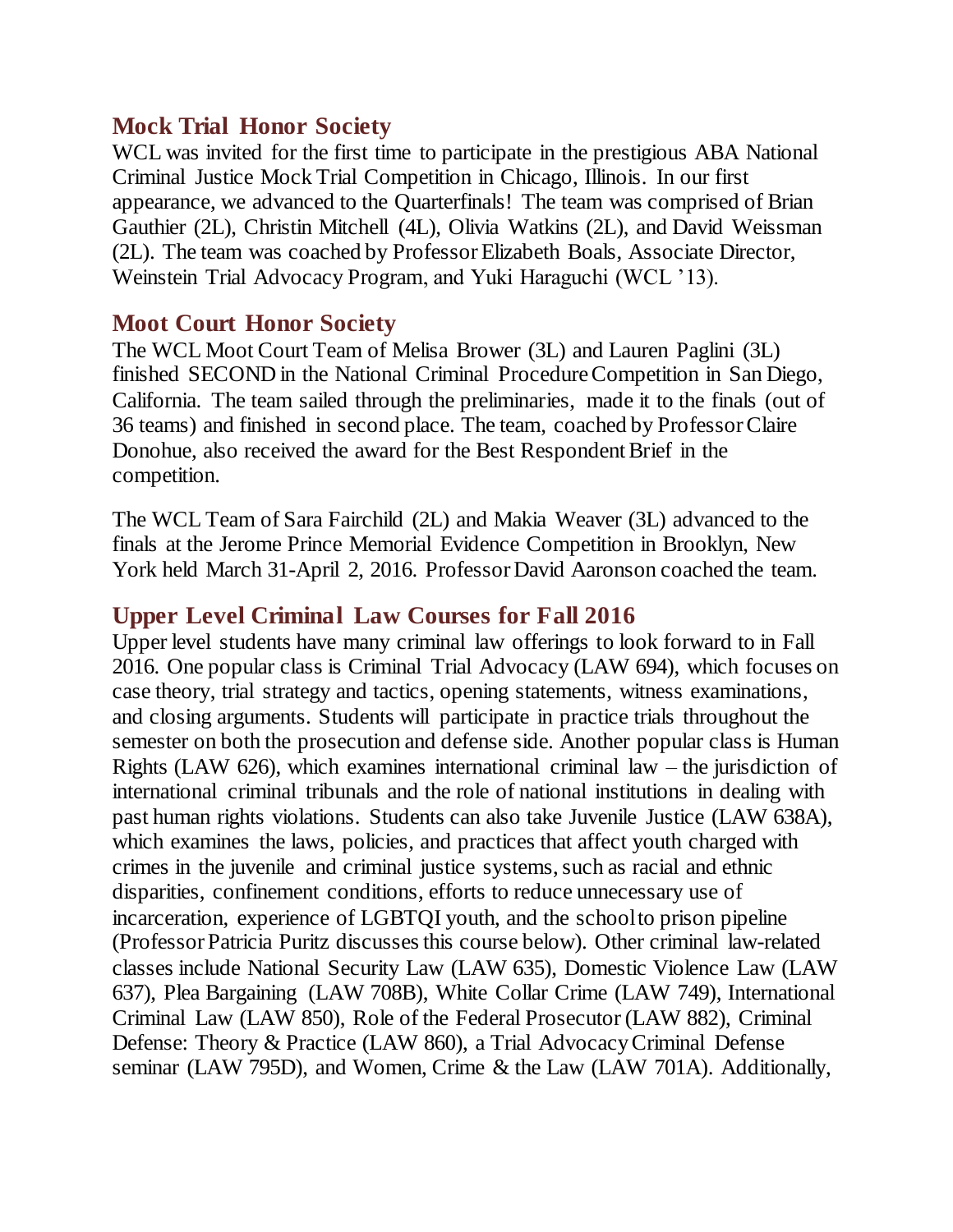upper level students can apply for and participate in the Criminal Justice Clinic as either the prosecution or the defense.

# **Recent Alumni Spotlight: Ryan Norman (WCL '12) – D.C. U.S. Attorney's Office**

#### **Q: What have you been doing since graduating from law school in terms of jobs and professional development?**

**A:** "After graduating from WCL, I moved to New York and began working as an Assistant District Attorney in the Manhattan District Attorney's Office. There, I prosecuted a wide range of cases, first handling misdemeanors in New York County Criminal Court. After a year and a half, I began prosecuting felony matters in the New York County Supreme Court. In June, I will be returning to Washington, D.C. to work at the United States Attorney's Office as an Assistant United States Attorney (AUSA)."



#### **Q: What has been the biggest challenge you have faced professionally?**

**A:** "It is an unfortunate, though unavoidable, aspect of my job that I meet people when they are going through incredibly difficult periods in their lives. I am either sitting down to meet with a witness who has or knows someone who has been the victim of a crime, or I am sitting across the courtroom from someone who has been arrested and accused of a crime. In either scenario, I am not generally the person with whom these people hoped to be spending their time. Accordingly, it is often very difficult to get people to do things they don't want, but yet, I need them to do."

#### **Q: How do you feel that your law school career prepared you for your professional career?**

**A:** "I've known for a long time that I wanted to be a prosecutor. As a result, I tailored my law school career in a way that would help me reach my goal. I took as many trial advocacy classes as I could and was a member of the mock trial team. I also participated in the criminal justice clinic, interned at the U.S. Attorney's Office, and took a lot of criminal law classes. This strategy helped prepare me for my professional career in two main ways: first, when I was interviewing, I could definitively state that I wanted to be a prosecutor and back it up by demonstrating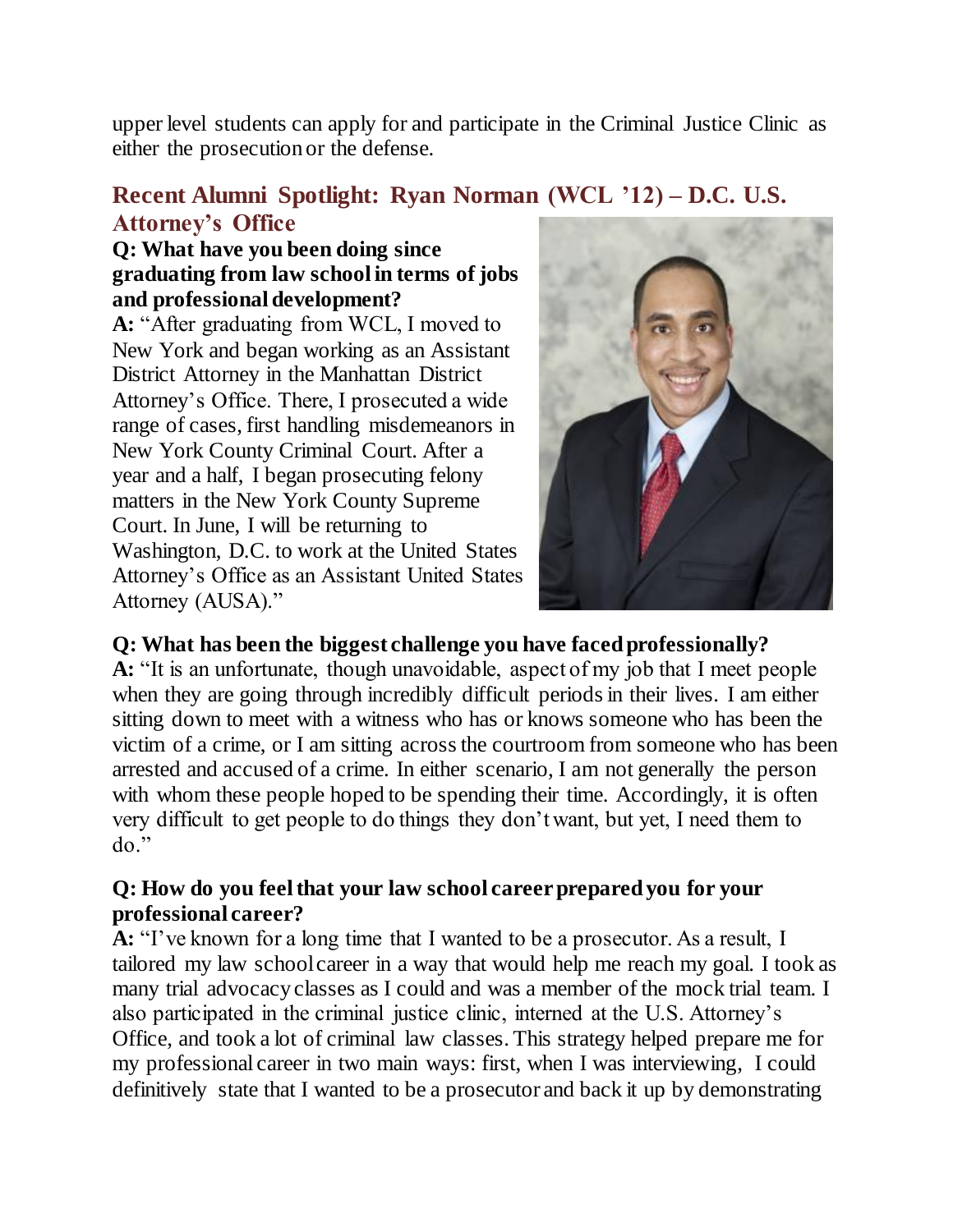my commitment to the profession through the courses I took and the activities in which I participated. Second, when I started work, I found myself more comfortable than and ahead of many of my colleagues who had not dedicated themselves to honing their trial advocacy skills like I had."

## **Q: What do you like most about your current position?**

**A:** "I love the fact that this job allows me to help people and make a lasting difference in their lives. I also have a lot of fun trying cases and being in the courtroom. In this job, I am never bored, and the best part is that my only objective every day is to do the right thing in protecting the innocent and convicting the guilty."

## **Q: How did you conduct your post-graduate job search?**

**A:** "I secured my position through WCL's On-Campus Interview (OCI) program."

# **Adjunct Faculty Spotlight: Professor Patricia Puritz**



Professor Puritz has worked as a child advocate in the juvenile justice system for almost 40 years and just recently stepped aside from serving as the founding and executive director of the National Juvenile Defender **DEFEN** Center (NJDC). The NJDC is devoted exclusively to ensuring excellence in juvenile defense and promoting justice for children across the nation. Previously, Professor Puritz was the director of the American Bar Association's Juvenile Justice Center. For decades, she has been involved in designing, implementing, managing, directing and monitoring programs to reform the nation's juvenile justice system, with a focus on delivering effective legal services to children and improving the conditions under which

children are confined. Professor Puritz has served two governors on the State of Virginia's Board of Juvenile Justice and has participated on numerous boards and committees, including the Open Society Institute's Gideon Project; the partnership between the National Center for Child Traumatic Stress and the Child Traumatic Stress Network; the National Mental Health Association; and the Juvenile Regional Services (now the Louisiana Center for Children's Rights). She is the recipient of several awards: the National Association of Criminal Defense Lawyers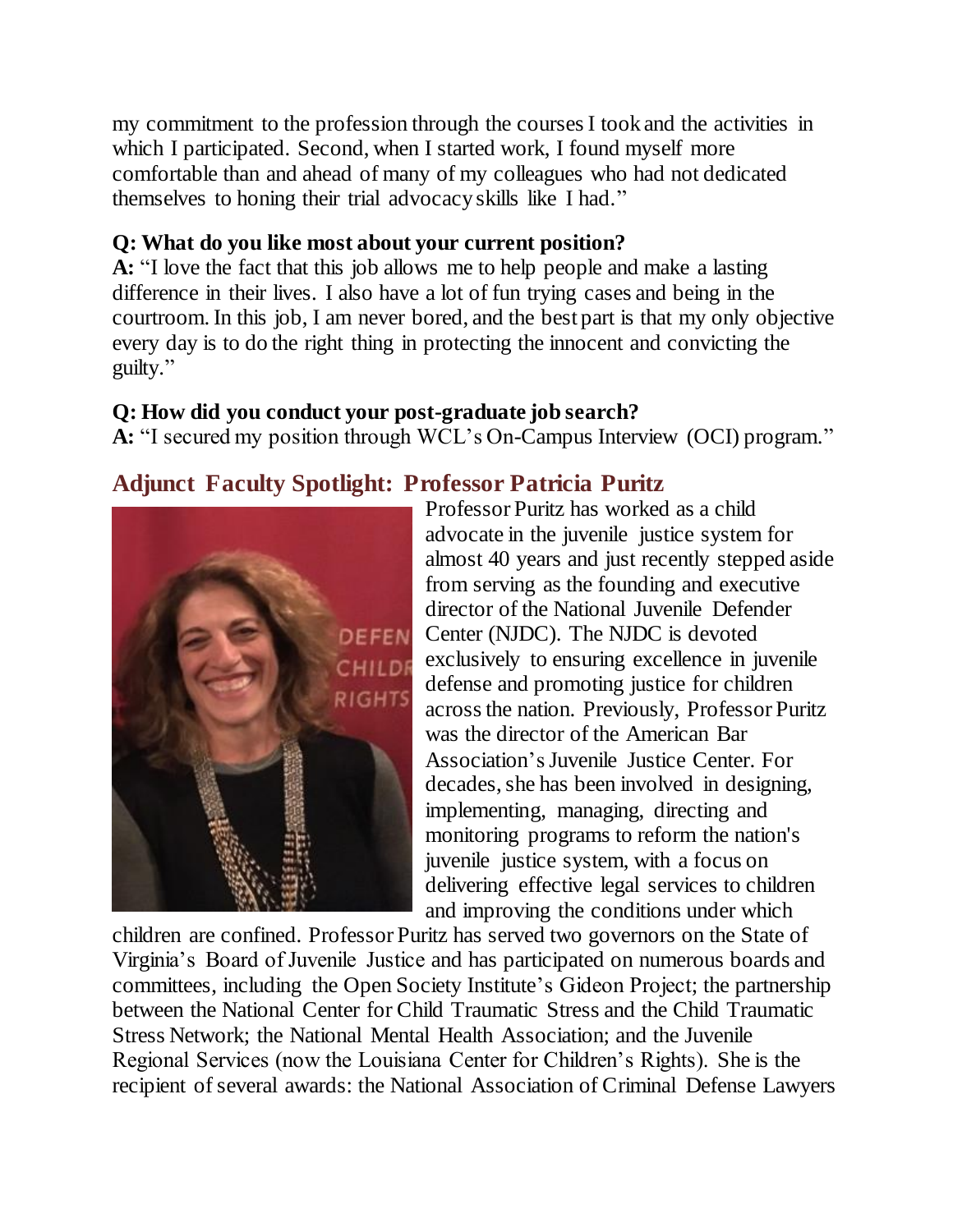named her the 2004 Champion of Indigent Defense; she was the 2006 recipient of the American Bar Association's Livingston Hall Juvenile Justice Award; she received the 2007 Public Service Award from the Civil Rights-Civil Liberties Law Review of Harvard Law School; she was named the 2015 NJDC recipient of the Robert E, Shepherd Jr. Award for Excellence in Juvenile Defense; and received the 2015 Lifetime Award in Juvenile Justice Reform from the National Juvenile Justice Network. Further, Professor Puritz has spent many years playing a significant role in advising the Department of Justice on matters related to strengthening and enhancing the nation's juvenile indigent defense systems.

#### **Q: What will your juvenile justice course discuss?**

**A:** "We will examine, analyze and discuss contemporary juvenile justice and juvenile law issues with a particular focus on how kids access their rights, and the limitations and barriers in the system that impede accessing those rights in any meaningful way. Students will examine a string of relatively recent Supreme Court cases that many believe lays down a new juvenile jurisprudence rooted in the developmental sciences, and we will look at those new laws in the context and next to the realities of today's juvenile courts. We will visit juvenile court and invite guests and experts to speak with us about compelling issues like the over-use of isolation, the indiscriminate shackling of children, or the difficulties LGBT youth face in the justice system. We will tie this all together by identifying concrete ideas and strategies for reform."

#### **Q: What do you most like about being an adjunct professor?**

**A:** "The enthusiasm and interest of the students. It's as simple as that."

#### **Q: Why did you decide to venture into teaching as well as practicing law?**

**A:** "One of the biggest problems we have in the juvenile justice system is that there is not a natural pathway to this work, and it is hard to find young lawyers who want to work in juvenile court. But when they learn more about the compelling issues and systemic inequities, they become interested. I consider it part of my professional obligation to help develop a new corps of excellence among lawyers who defend children, and to attract and retain new talent to the field to the best of my ability. Teaching is one important way of doing that, so I really appreciate this great opportunity."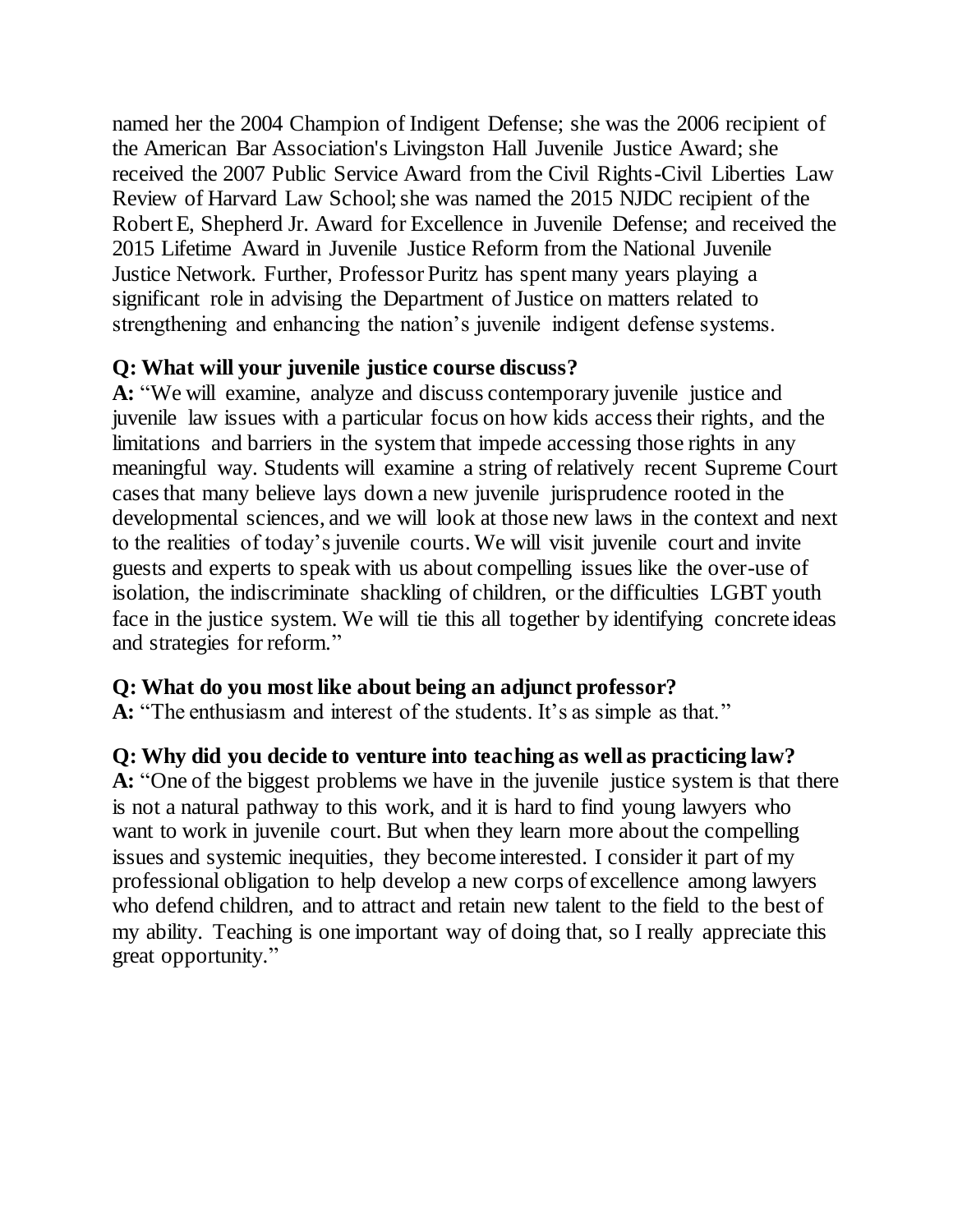# **Student Spotlight: Kieley Sutton (WCL '17)**

"The Juvenile Justice Society is an organization I joined as soon as I started at WCL. The organization has a mentoring program where a handful of students go to New Beginnings Youth Detention Center each week to meet with one of the young men there for the purposes of social mentoring. I joined this program in the hopes that I could learn more



about what those young men need in order to feel supported enough not to reoffend. The experience turned out to be much more than that and many of the memories I take away from working with my mentee are ones that I hope to carry with me and use in my future career as a public defender. When the year ended, I took the opportunity to be one of the student directors so that I could help the organization maneuver through a pretty drastic transition.

The partner organization who started JJS (formerly Mentoring Today) moved their program to a different school. This left JJS with very little direction. My codirector, Charles Ross, and I saw this as an opportunity to expand the mission and reach of the Society. We started by restructuring the mentoring program. We added tutoring, street law, and general life skills to the objective of the mentoring relationship. We also took on more mentors/mentees and changed it into an after school program. While there were some bumps with the transition, it was over-all successful and we have mentors who have transitioned to meeting with their mentees in the community for the summer. We were even recognized by the U.S. Department of State's International Leadership Visitor program when we were asked to meet with various representatives from the Republic of Georgia's Department of Corrections to talk to them about the mentoring program.

It has been an absolute honor to work to develop this organization. I hope to expand the Society to include a policy branch and an immigration law branch. Our school is full of students who are passionate about helping juveniles succeed, so I have every confidence that these goals are realistic."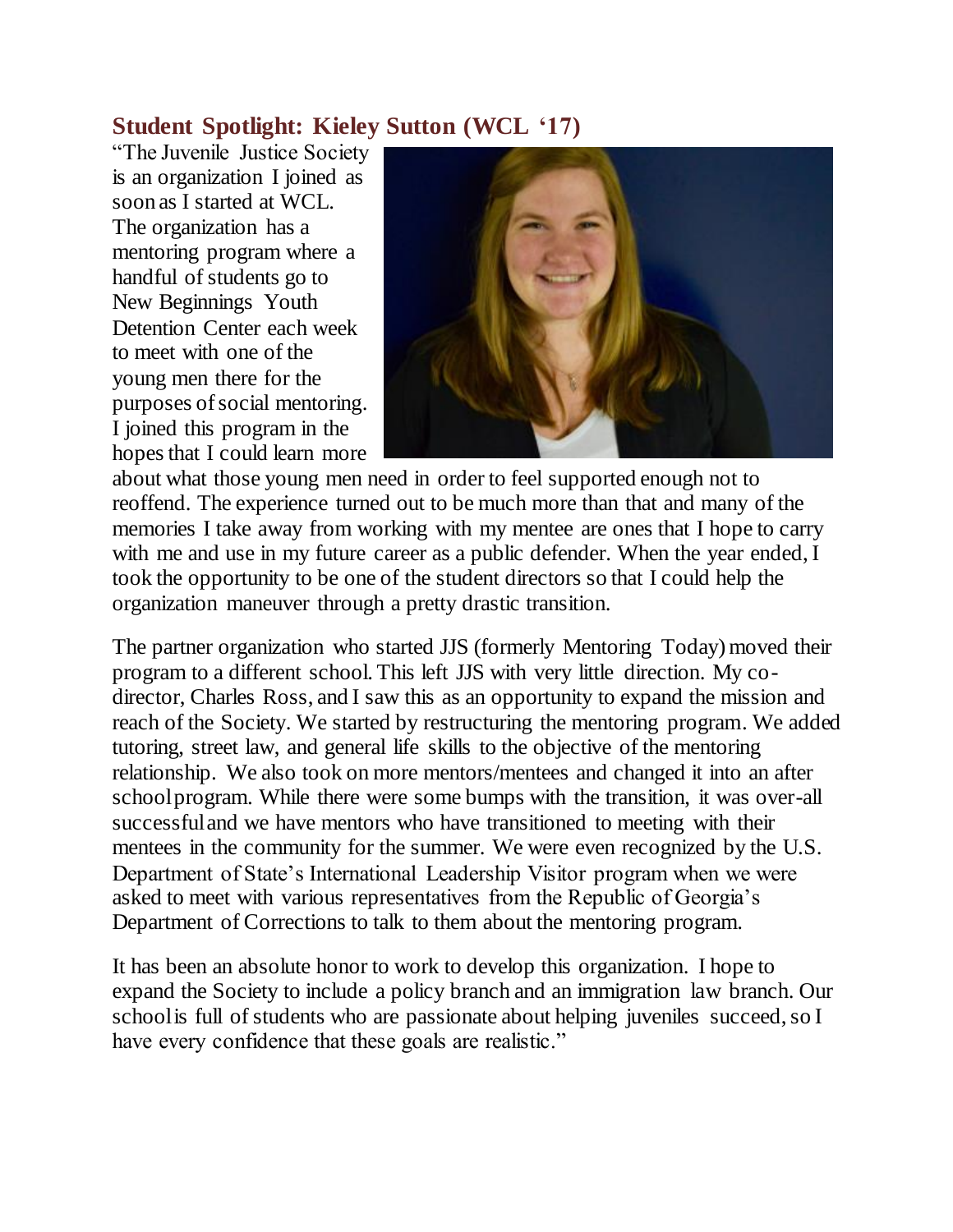#### **Direct from the Directors** *Professor Jennifer Daskal*



Professor Daskal continues to work on issues related to law enforcement access to data across international borders. She testified on this issue before the House Judiciary Committee in February and has spoken at numerous panels and conferences about the increasingly pressing problems that have emerged. Her forthcoming article examining these issues will be published in the *Journal of National Law & Security* in the fall of 2016. In addition, her book chapter, *Transnational Seizures: The Constitution and Criminal Procedure Abroad*, was published in April as part of an edited volume of essays titled *[Constitutionalism](http://www.e-elgar.com/shop/constitutionalism-across-borders-in-the-struggle-against-terrorism)  [Across Borders](http://www.e-elgar.com/shop/constitutionalism-across-borders-in-the-struggle-against-terrorism)* (Vicki C. Jackson & Federico Fabbrini, eds.). She also continues to blog regularly for

*[Just Security](https://www.justsecurity.org/author/daskaljennifer/)* and, in April, published an op-ed in the *New York Times*, titled ["Obama's Last Chance to End the 'Forever War'](http://www.nytimes.com/2016/04/27/opinion/obamas-last-chance-to-end-the-forever-war.html)" (NY Times, 4/27/16).

#### *Professor Angela Davis*

Professor Davis has lectured and written about reforming the prosecution function. Her lectures and scholarly presentations include delivering the Founders' Lecture at Howard Law School as well as speaking at the Southeastern Association of Law Schools Annual Meeting, the Association of American Law Schools Annual Meeting, UCLA School of Law, the Aspen Institute, the American Bar Association, and the New York City Bar Association Discussion Forum. Professor Davis' forthcoming article, "The Prosecutor's Ethical Duty to End Mass Incarceration," will be published in the *Hofstra Law Review* in the fall of 2016 and her forthcoming



anthology, [Policing the Black Man: Arrest, Prosecution, and Imprisonment,](https://books.google.com/books/about/Policing_the_Black_Man.html?id=PAcACwAAQBAJ) will be published in January 2017. Professor Davis will receive the Raeder-Taslitz Award from the ABA Criminal Justice Section on November 4, 2016.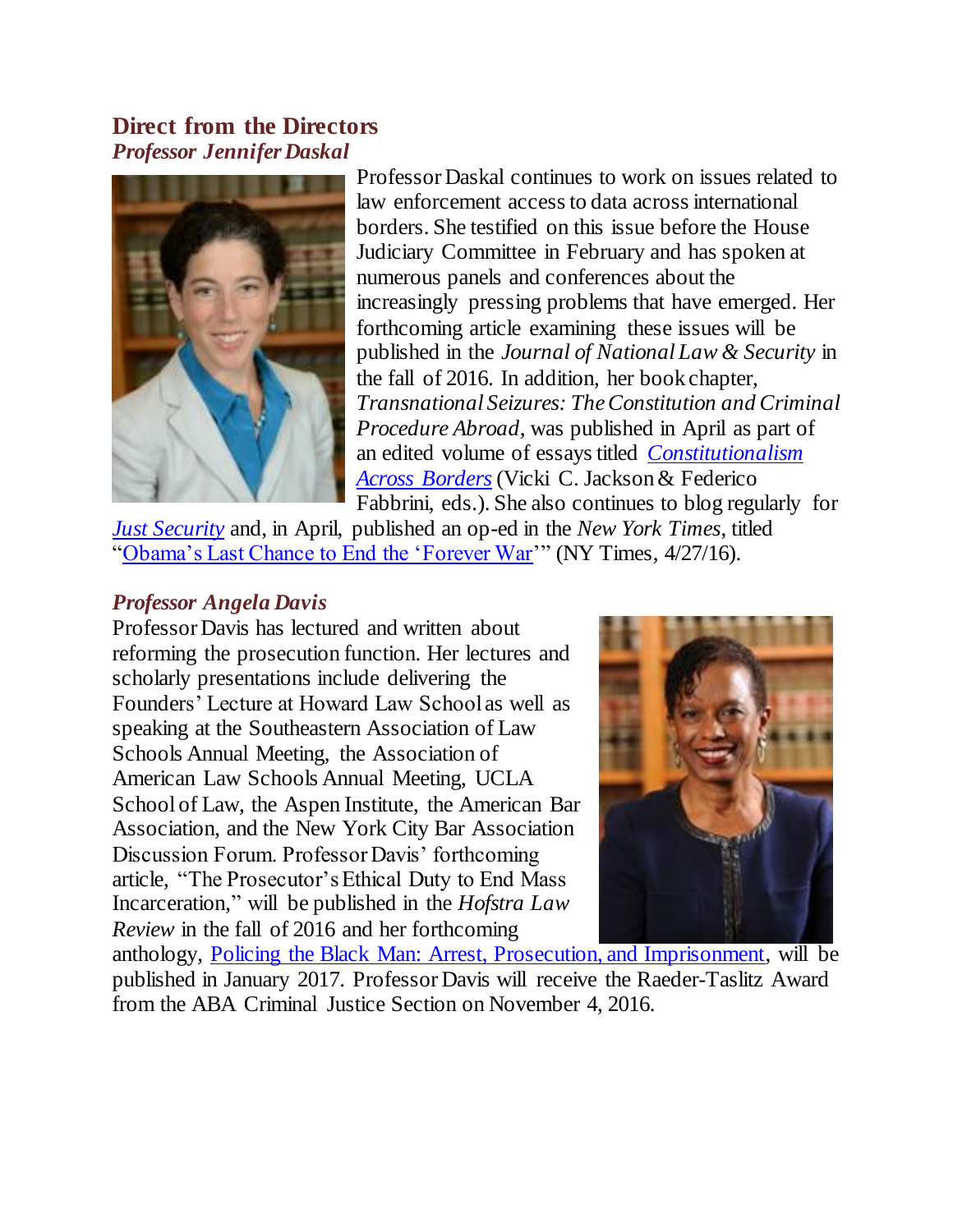#### *Professor Cynthia Jones*



Professor Jones has focused on reforming practices that produce racial and ethnic disparities in bail. In addition to giving numerous lectures, Professor Jones has [written](http://www.huffingtonpost.com/cynthia-jones/pretrial-detention-blacks-and-latinos_b_8537602.html) about the invidious connection between race and bail, was invited to speak on this issue at the White House, and produced a minidocumentary entitled, ["Bail in](https://www.youtube.com/watch?v=DBaVZqGXZrA&feature=youtu.be)  [America: the Color of Pretrial](https://www.youtube.com/watch?v=DBaVZqGXZrA&feature=youtu.be)  [Justice.](https://www.youtube.com/watch?v=DBaVZqGXZrA&feature=youtu.be)" She has been invited

to give lectures for judges on the rules of evidence, including the D.C.'s Superior Court, the Virgin Islands District Court, and the Federal Judicial Center's national conferences for U.S. Magistrate and U.S. District Court judges. Additionally, Professor Jones worked with members of the bench and bar to reform discovery practices in federal criminal cases, and testified before the National Commission on Forensic Science regarding the destruction of biological evidence.

#### *Professor Ira Robbins*

In addition to publishing new editions of his two treatises – P[RISONERS AND THE](http://legalsolutions.thomsonreuters.com/law-products/Treatises/Rights-of-Prisoners-4th/p/100008943) LAW (Thomson Reuters, 6 vols., 2016) and H[ABEAS](http://legalsolutions.thomsonreuters.com/law-products/Treatises/Habeas-Corpus-Checklists-2015-2016-ed/p/101291386) CORPUS C[HECKLISTS](http://legalsolutions.thomsonreuters.com/law-products/Treatises/Habeas-Corpus-Checklists-2015-2016-ed/p/101291386) (Thomson Reuters, 2016) – Professor Robbins published ["Vilifying the Vigilante: A](http://papers.ssrn.com/sol3/papers.cfm?abstract_id=2796715)  [Narrowed Scope of Citizen's Arrest,](http://papers.ssrn.com/sol3/papers.cfm?abstract_id=2796715)" as the lead article in the *Cornell Journal of Law and Public Policy* (Spring 2016). In his article, Professor Robbins argues that, for the average citizen, whether alone or in a watch group such as the Guardian Angels, the doctrine of citizen's arrest presents significant potential for abuse because untrained citizens may make arrests virtually anywhere in public. This vast power requires that the arrestor have



knowledge of local felony and misdemeanor laws as well as jurisprudential holdings regarding the probable cause required to make an arrest, the length of detention permitted, and the amount of force they are permitted to use in doing so.